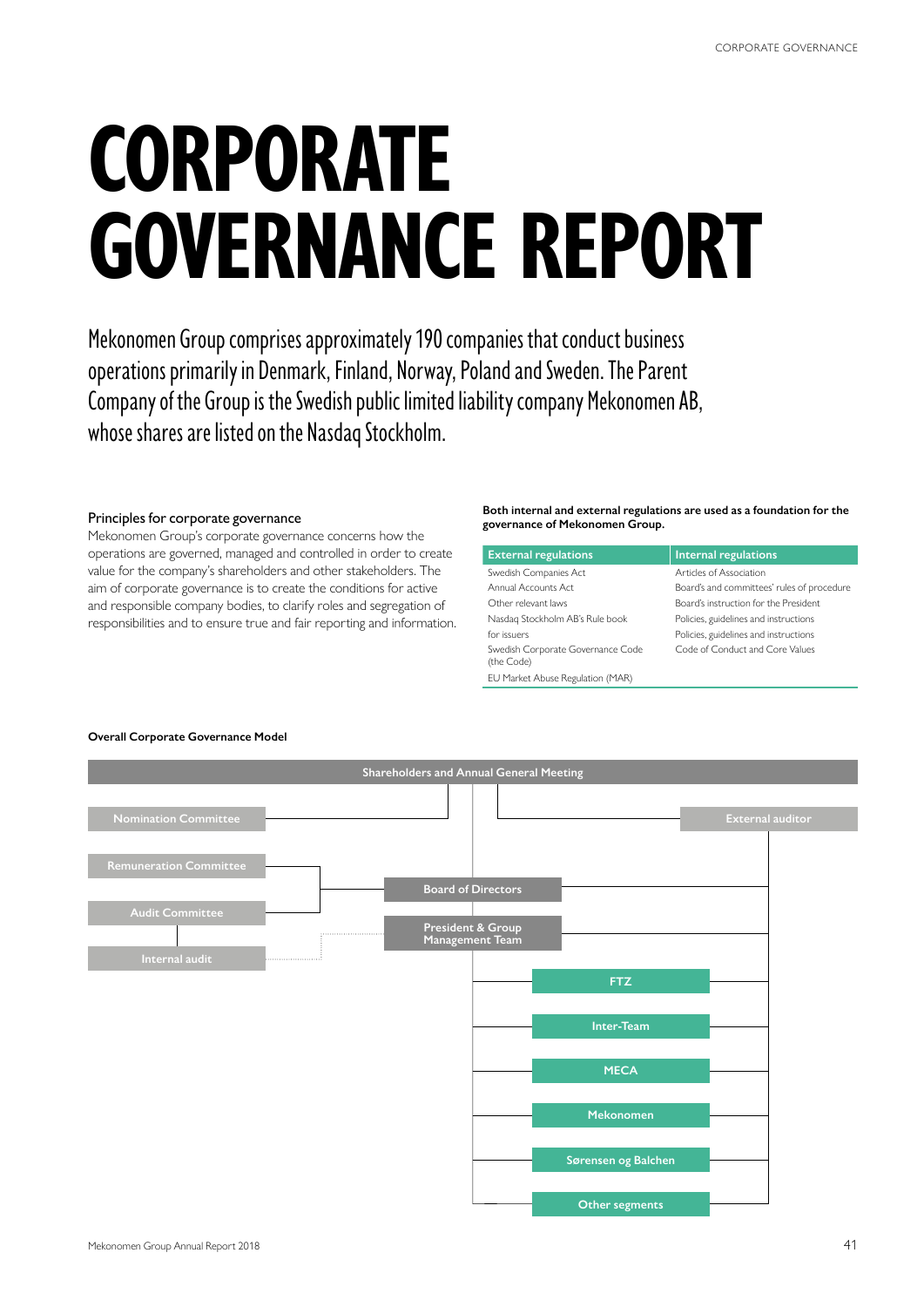#### Application of the Swedish Corporate Governance Code

Mekonomen Group applied the Swedish Corporate Governance Code ("the Code") with the following deviation in 2018:

#### Deviation from the Code (rule 2:4):

According to the Code, a Board member shall not be the Nomination Committee's chairman.

#### Explanation:

Chairman of the Board John S. Quinn is also the chairman of the Nomination Committee as it is a natural choice considering the ownership structure of Mekonomen.

#### Sustainability governance in Mekonomen Group

The sustainability work within Mekonomen Group is an integrated part of the operations as a part of the ongoing business activities. The basis of the work is comprised of the company's core values and code of conduct together with a running stakeholder dialogue and materiality analysis.

The responsibility for the strategic sustainability work, as well as targets and follow-up rests with the Group Management including Director of Legal Affairs & Sustainability. To further strengthen the Group's strategic sustainability work a Head of Sustainability was employed in 2018. The Board of Directors follows up the work in the Group Management Team's reporting. The operational work runs by the head or president of the respective segment together with manager of environment and quality within each Group company.

Mekonomen Group has signed the UN Global Compact's principles in the areas of human rights, working conditions, the environment and anti-corruption. This means that the Group commits to the UN Global Compact's ten principles. A clause regarding fulfilment of the UN Global Compact is included in all new and renewed supplier agreements. The principles are also a part of the Group's Code of Conduct.

Mekonomen Group's Sustainability Report is available on page 93 in the 2018 Annual Report and more on the sustainability work is available at mekonomen.com.

#### Shareholders

The Mekonomen share has been listed on the Nasdaq Stockholm, Mid Cap segment since 29 May 2000. Share capital amounted to SEK 141,041,555 on 31 December 2018, represented by 56,416,622 shares. At year-end, Mekonomen AB had 63,250 treasury shares. Treasury shares do not entitle to dividends and are not entitled to vote. The total market value for the company on 31 December 2018 amounted to SEK 5.2 billion, based on the closing price of SEK 91.50. All shares (excluding treasury shares) provide the same voting rights and equal rights to the company's profit and capital. The company's Articles of Association do not include any restrictions on how many votes each shareholder can cast at a General Meeting.

The number of known shareholders on 31 December 2018 was 12,310 (10,707). On the same date, the ten largest shareholders controlled 60.8 per cent (63.2) of the capital and voting rights and the participation of known foreign owners accounted for 37.8 per cent (44.7) of the capital and voting rights.

Shareholders which directly or indirectly represent at least onetenth of the voting rights for all shares in Mekonomen are LKQ Corporation and subsidiaries, whose shareholding on 31 December 2018 amounted to 26.6 per cent (26.5). For further information on Mekonomen's share and shareholders, see pages 32–33.

### General Meeting

The General Meeting is Mekonomen Group's highest governing body, at which every shareholder is entitled to participate. The Annual Gen-

eral Meeting is to be held within six months of the close of the financial year. The Annual General Meeting approves the income statement and balance sheet, the appropriation of the company's earnings, decides on discharge from liability, elects the Board of Directors and auditors, and approves fees, addresses other statutory matters as well as making decisions pertaining to proposals from the Board and shareholders. The company announces the date and location of the Annual General Meeting as soon as the Board has made its decision, but not later than in connection with the third-quarter report. Information pertaining to the location and time is available on the company's website. Shareholders that are registered in Euroclear's shareholders register on the record date and have registered participation in adequate time are entitled to participate in the Annual General Meeting and vote according to their shareholdings. All information concerning the company's meetings, such as registration, entitlement for items to be entered in the agenda in the notification, minutes, etc., is available on the company's website. With regard to participation in the Annual General Meeting, the Board has deemed it is currently not financially justifiable to allow shareholders to participate in the Annual General Meeting through any means other than physical presence. It is the company's aim that the General Meeting be a consummate body for shareholders, in accordance with the intentions of the Swedish Companies Act, which is why the objective is that the Board in its entirety, the representative of the Nomination Committee, the President, auditors and other members of the Group Management Team must always be present at the Meeting.

#### *Annual General Meeting 2018*

The Annual General Meeting was held in Stockholm on 9 May 2018. The complete minutes of the Annual General Meeting are available on the Mekonomen website at mekonomen.com. In brief, the Annual General Meeting resolved:

- to adopt the income statement and balance sheet, the consolidated income statement and the consolidated balance sheet
- to pay a dividend of SEK 7.00 per share to shareholders
- to discharge the members of the Board and the presidents from liability
- that the number of members of the Board elected by the Annual General Meeting be seven with no deputy members
- to pay total Board fees of SEK 2,345,000, of which SEK 590,000 relates to fees to the Chairman of the Board and SEK 330,000 relates to the Executive Vice Chairman, and also SEK 285,000 relates to fees to each of the other Board members elected by the Annual General Meeting who are not employed by the Group. Furthermore, fees for Committee work are to be paid as follows: SEK 70,000 to the Chairman of the Audit Committee, SEK 40,000 to each of the other members of the Audit Committee, SEK 40,000 to the Chairman of the Remuneration Committee and SEK 25,000 to each of the other members of the Remuneration Committee.
- to re-elect John S. Quinn as the Chairman of the Board
- to re-elect Board members John S. Quinn, Kenny Bräck, Joseph M. Holsten, Malin Persson, Helena Skåntorp and Magnus Håkansson and to elect Eivor Andersson as a new Board member
- to re-elect the auditing firm of PricewaterhouseCoopers AB as the company's auditor for the period until the close of the 2019 Annual General Meeting
- to adopt a proposal on instructions for the Nomination Committee's composition and work
- to adopt the Board's proposals for guidelines regarding remuneration of senior executives
- to adopt the Board's proposal to establish a long-term incentive programme (LTIP 2018) and in conjunction with this to authorise the Board to decide on acquisition of own shares and transfer of own shares
- to adopt the Board's proposals concerning employees' acquisition of shares in subsidiaries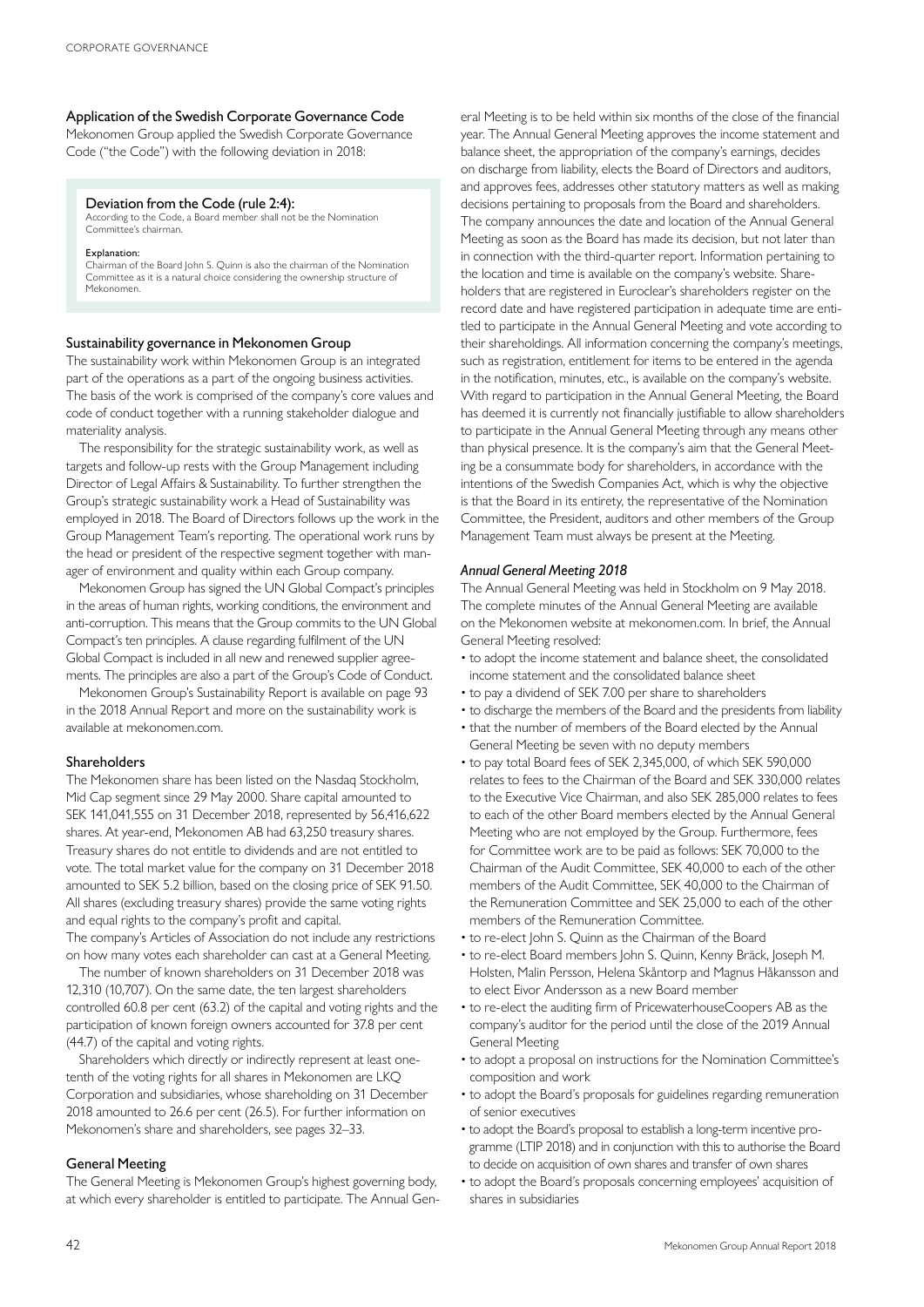• to adopt authorisation for the Board, for the period until the next Annual General Meeting, on one or more occasions, with or without preferential rights for shareholders, to make decisions on new share issues of not more than 3,590,149 shares

#### *Information from the Extraordinary General Meeting on 26 September 2018*

The Extraordinary General Meeting was held on 26 September 2018 and the Meeting resolved in brief:

- to approve the Board's decision on 24 August 2018 on a rights issue of shares comprising around SEK 1,650 M
- to approve the Board's proposal on a change to Section 3 of the Articles of Association, whereby the limits for share capital and the number of shares are changed to a minimum of SEK 100,000,000 and a maximum of SEK 400,000,000 kronor and a minimum of 40,000,000 share and a maximum of 160,000,000 shares.

#### *Nomination Committee*

In accordance with the guidelines established at the Annual General Meeting on 9 May 2018, Mekonomen Group has established a Nomination Committee. The company is to have a Nomination Committee comprising four members. The largest shareholders of the company were contacted by the company's Board based on the list of registered shareholders on 31 August 2018 as provided by Euroclear Sweden AB.

The Nomination Committee for the 2019 Annual General Meeting is comprised of John Quinn, LKQ Corporation, Caroline Sjösten, Swedbank Robur Fonder, Arne Lööw, Fjärde AP-fonden and Kristian Åkesson, Didner & Gerge Småbolagsfond. In accordance with the guidelines, John Quinn has been appointed the Chairman of the Nomination Committee. Mekonomen's Board member, Helena Skåntorp, was co-opted to the Nomination Committee. Fees are not paid to members of the Nomination Committee.

In accordance with the Swedish Corporate Governance Code, the Nomination Committee is to have at least three members, one of whom is to be appointed Chairman. The majority of these members are to be independent in relation to the company and company management and at least one of the Nomination Committee members is to be independent in relation to the company's largest shareholders in terms of the number of votes. Mekonomen Group's Nomination Committee comprises four members, all of whom are deemed to be independent in relation to the company and company management. Mekonomen Group's Nomination Committee also meets other independence requirements.

The Nomination Committee's task is to present proposes to the Annual General Meeting concerning:

- election of Chairman of the Meeting,
- number of Board members and deputy Board members,
- the election of the Chairman of the Board and other members of the company's Board of Directors,
- Board fees and any remuneration for committee work,
- the election and remuneration of auditors, and
- any changes to the instructions for the Nomination Committee

In conjunction with its task, the Nominating Committee is to perform the duties incumbent on nomination committees in accordance with the Swedish Corporate Governance Code, and at the request of the Nomination Committee, the company is to provide human resources, such as a secretary function for the Committee, to facilitate its work. If necessary, the company is also to pay reasonable costs for external consultants deemed necessary by the Nomination Committee for it to perform its duties.

Mekonomen Group has not established any specific age limit for Board members or time limits pertaining to the length of time Board members may sit on the Board. Auditors are elected annually when the matter is submitted to the Annual General Meeting.

#### Annual General Meeting 2019

The Annual General Meeting will be held at 4:00 p.m. on 2 May 2019 at Vasateatern, Vasagatan 19, SE-111 22 Stockholm, Sweden.

#### Specific information about the Board's work *Size and composition*

According to the Articles of Association, the Board of Directors is to comprise three to seven members and not more than three deputy members. The company's Articles of Association have no specific provisions relating to the appointment and discharge of Board members or amendments to the Articles of Association. The Board of Directors is to be elected annually at the Annual General Meeting.

The Board of Directors shall consist of a well overall mix of the competencies that are important to govern Mekonomen's strategic work in a responsible and successful manner. Examples of such competencies include knowledge of retailing, the automotive industry, corporate governance, compliance to rules and regulations, financing and financial analysis as well as remuneration issues. Earlier Board experience is another important competency.

The Annual General Meeting on 9 May 2018 resolved that the Board was to comprise seven ordinary members with no deputy members. In accordance with the Nomination Committee's proposal, the Annual General Meeting resolved to re-elect John S. Quinn (also re-elected as the Chairman), Helena Skåntorp (Executive Vice Chairman), Kenny Bräck, Joseph M. Holsten, Malin Persson and Magnus Håkansson to the Board and to elect Eivor Andersson as a new Board member.

All ordinary members are independent in relation to the company and its management in accordance with the definition in the Swedish Corporate Governance Code. Five of the Board members are independent also in relation to major shareholders. The President is not a member of the Board and neither is any other member of the Group Management Team. A more detailed presentation of the Board members and their participation in Board meetings is provided on page 48.

#### *Board members*

In the opinion of the Nomination Committee, the Board has a suitable composition considering the company's operations, financial position, stage of development and circumstances otherwise. An important starting point for the proposal of Board members was that the Board's composition should reflect and provide space for the different knowledge and experience that the company's strategic development and governance may demand. The company has a diversity policy for the Group that includes the company's Board and management. The company's diversity policy, which was prepared in accordance with the Code's rule 4.1, aims to achieve an even distribution of people in the company in terms of age, gender, education and professional background. The diversity policy forms the basis of the Nomination Committee's proposal to the Board at the 2019 Annual General Meeting.

#### *Chairman*

The Chairman of the Board, John S. Quinn, is not employed by the company and does not have any assignments with the company beyond his chairmanship. It is the opinion of the Board that John S. Quinn ensures that the Board conducts its assignments efficiently and also fulfils its duties in accordance with applicable laws and regulations.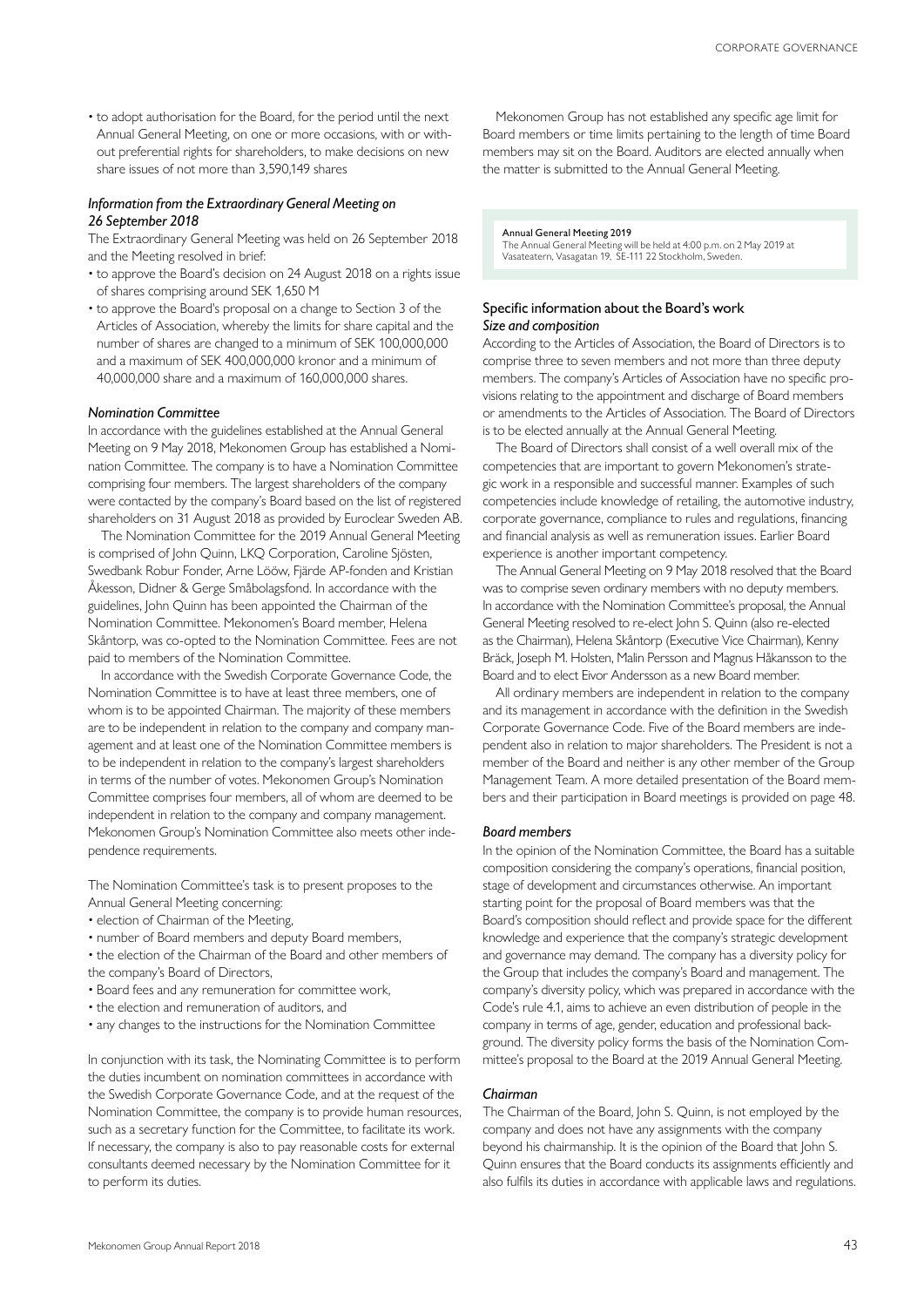#### *The Board's working procedures*

The Board is responsible for the company's organisation and management and also to make decisions pertaining to strategic issues. Due to the significant acquisition and its financing, the Board of Directors held 32 (14) meetings, of which one was a statutory meeting, during 2018. The minutes of the meetings were recorded by the Board's secretary, who is the Group's CFO.

Relevant meeting documentation was sent to all members prior to each meeting, which were then held in accordance with the approved agenda. On occasions, other senior executives participated in Board Meetings in a reporting capacity, as necessary. No dissenting opinions to be recorded in the minutes were expressed at any of the meetings during the year. The Board meetings during the year addressed the fixed items of each meeting agenda, such as the year-end financial statement including establishment of dividends, interim reports, budgets, strategies, business situation, financial reporting and investments. In addition to this, at selected Board meetings, issues concerning market development, risk analysis, rules of procedure, policies, the acquisition of FTZ and Inter-Team and the financing of the acquisitions were addressed.

#### *Assignments*

In accordance with the requirements of the Code, the Board's aim was to devote particular attention to establishing overall goals for the operations and decide on strategies by which to achieve these goals and to continuously evaluate the operating management, with the aim of ensuring the company's governance, management and control. The Board is responsible for ensuring that suitable systems are in place for the monitoring and control of the company's operations and the risks to the company associated with its operations, that control is implemented of compliance with laws, internal guidelines and other regulations and that the provision of external information is open, objective and relevant. The tasks of the Board also include establishing necessary guidelines for the company's conduct in society with the aim of securing its long-term value-creating ability.

There are written instructions that regulate the internal rules of procedure in the Board and the distribution of assignments between the Board and the President, and for the reporting process. The instructions are reviewed annually and are primarily: the rules of procedure for the Board's work, instructions for the President and authorisation regulations.

The Board evaluates its work every year and it is the duty of the Chairman of the Board to ensure that evaluation is performed. In

2018, the Chairman organised a written questionnaire for all Board members. The collective opinion based on the 2018 evaluation is that the Board's work functioned well and that the Board fulfilled the Code's requirements regarding assignment of the Board.

The Annual General Meeting resolved, in accordance with the proposal from the Nomination Committee, to allocate Board fees amounting to SEK 2,345,000, of which SEK 590,000 to the Chairman of the Board and SEK 330,000 to the Executive Vice Chairman, and SEK 285,000 to each of the other Board members. Furthermore, fees for Committee work are to be paid as follows: SEK 70,000 to the Chairman of the Audit Committee, SEK 40,000 to each of the other members of the Audit Committee, SEK 40,000 to the Chairman of the Remuneration Committee and SEK 25,000 to each of the other members of the Remuneration Committee.

#### *Board Committees*

The Board has established a Remuneration Committee and an Audit Committee. The Committees' work mainly comprises preparing issues and providing consultation, although the Board can delegate authority to make decisions in specific cases. The members and Chairmen of the Committees are appointed at the statutory Board meeting held directly after the election of Board members.

#### *Audit Committee*

The Audit Committee's duties comprise:

- monitoring the company's financial statements and making recommendations and proposals to ensure reporting reliability and to be responsible for the preparation of the Board's work on quality assuring the company's financial statements, including making proposal on the "Board's report on internal control" regarding the financial reporting for the respective financial year
- with regard to the financial reporting, monitoring the efficiency of the company's internal control, internal audit and risk management
- staying informed of the audit of the annual accounts and the consolidated accounts and the result of the Swedish Inspectorate of Auditors' quality control
- informing the Board of the results of the audit and the manner in which the audit contributed to the reliability of the financial reporting and what role the Audit Committee had in the process
- performing annual risk analyses together with the President and Group CFO to govern the resources of the internal audit towards key risk areas
- establishing an audit plan for internal audits and preparing an audit plan for the Board for external audits and ensuring coordination between them



#### **Overview of all points on the Board's agenda in 2018**

Ordinary Board meetings 2018

At each ordinary Board meeting, the Group's position and performance and the outlook for the upcoming quarter were discussed.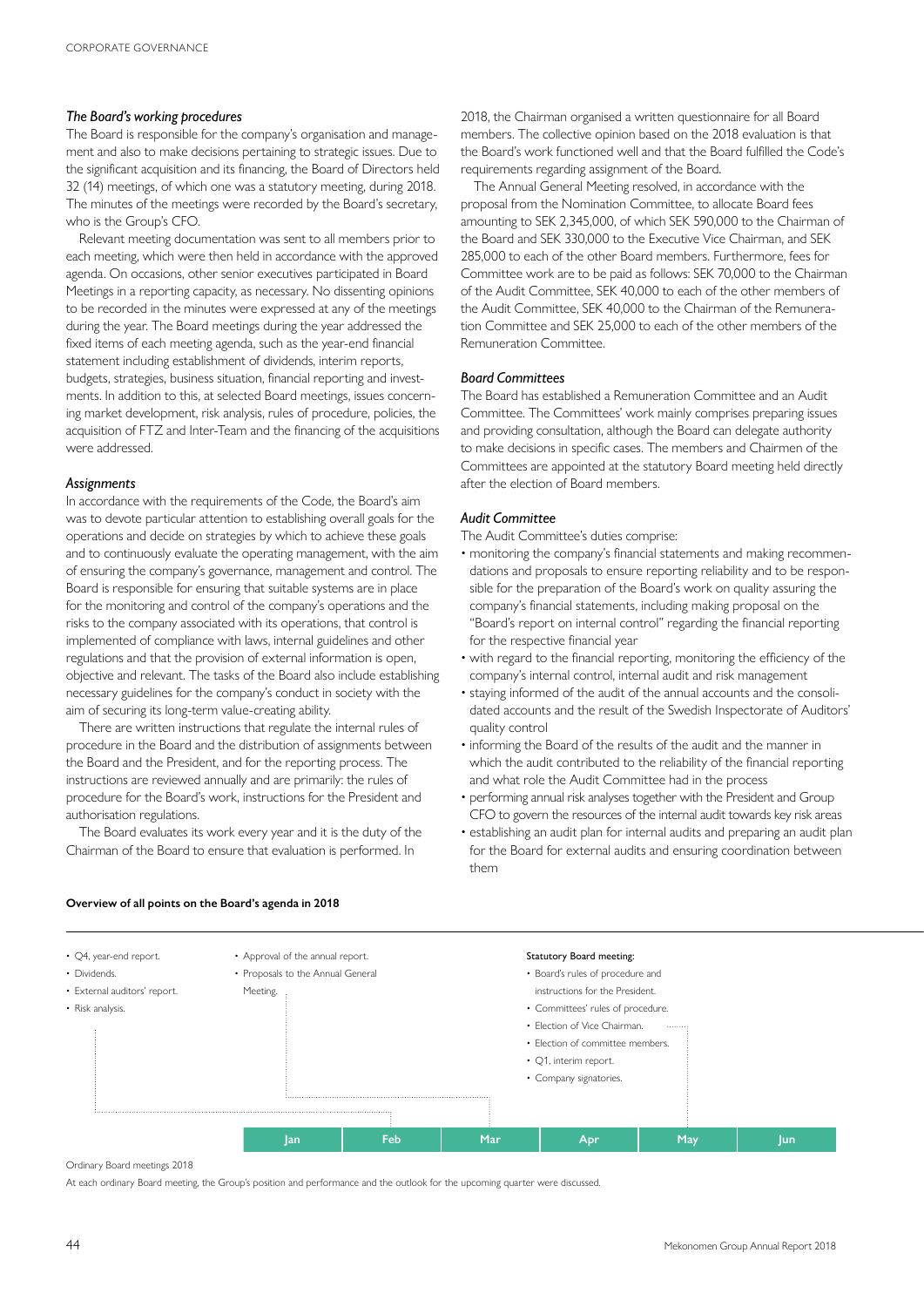- meeting the auditors on a running basis to keep informed about the audit's emphasis and scope as well as discussing the coordination between the external and internal audits and the view of the Company's risks
- inspecting and monitoring the auditor's impartiality and independence and preparing guidelines for the other non-audit services that the company may procure from the company's auditors and, where necessary, grant pre-approval when the company's auditors are engaged for assignments other than audit assignments
- annually following up audit costs against budget and the share of costs that pertain to the audit and assignments other than auditing services
- evaluating the audit effort and informing the company's Nomination Committee of the results of the evaluation
- studying the audit report to the Audit Committee as per Article 11 of the Audit Regulation and taking any requisite action due to it
- assisting the company's Nomination Committee in the preparation of proposals on auditors and remuneration of the audit effort, whereby the Audit Committee shall ensure that the auditor's mandate period does not exceed applicable rules, procuring the audit and providing a recommended motivation in accordance with what is stated in Article 16 of the Audit Regulation
- annually evaluating the Audit Committee's formal work plan
- preparing other matters the Board assigns the Audit Committee to handle

As of 9 May 2018, the Audit Committee consists of Board members Helena Skåntorp (Chair), Magnus Håkansson and John S. Quinn. In 2018, the Audit Committee held six meetings. The respective member's participation is presented in the table on page 48. The Group's external auditors, the Group's CFO and Head of Accounting also participated at the meetings.

#### *Remuneration Committee*

The task of the Remuneration Committee is to discuss, decide on and present recommendations on the salaries, other employment terms and incentive programmes for company management. However, the Board in its entirety determines the remuneration and other employment terms for the President. The work of the Remuneration Committee is based on resolutions by the Annual General Meeting pertaining to guidelines for remuneration of senior executives.

Until the end of the 2018 Annual General Meeting, the Remuneration Committee consisted of Malin Persson (Chair), John S. Quinn, Joseph M. Holsten and Christer Åberg.

As of 9 May 2018, the Remuneration Committee consists of Board members Malin Persson (Chair), John S. Quinn, Joseph M. Holsten and Eivor Andersson.

The Remuneration Committee held six meetings in 2018, of which four were before 9 May and two after 9 May. The respective member's participation is presented in the table on page 48. The company's president, Pehr Oscarson, was also present at six of these meetings. The Group's CFO was the committee secretary at five meetings and the Corporate HR Director at one meeting.

#### Group Management Team *President*

The President is appointed and may be discharged by the Board and his work is regularly evaluated by the Board, which occurs without the presence of the Group Management Team.

Pehr Oscarson has been the President and CEO of Mekonomen Group since 1 March 2017. Prior to that, he served as the acting President and CEO of Mekonomen Group since 6 October 2016. In addition to his assignment for Mekonomen Group, Pehr is the Vice Chairman of SBF (Sveriges Bilgrossisters Förening - Swedish Automotive Wholesalers' Association), and a Board member of Fresks Holding AB and Oscarson Invest Aktiebolag. Pehr Oscarson has no shareholdings or partial ownership in companies that the Mekonomen Group has significant business ties with.

#### *Group Management Team*

In 2018, Group Management consisted of the Group's CEO, the Group's CFO, the Group's HR director, President of Sørensen and Balchen, President of MECA Sweden, President of MECA Norway, President Mekonomen Sweden, President Mekonomen Norway and directors for Purchasing & Product Supply, Marketing & Communication, Legal Affairs & Sustainability and Head of the Group's Venture operations.

From 14 February 2019, Mekonomen Group's management structure has changed in order to better adapt to the structure of the new Group. As of February 14, 2019, Group Management consists of the following persons:

- Pehr Oscarson, President and CEO
- Gabriella Granholm, Director of Marketing & Communication
- Robert Hård, Director of Legal Affairs & Sustainability
- Åsa Källenius, CFO
- Tobias Narvinger, Purchasing Director

A more detailed presentation of the current Group Management Team is found on page 49.

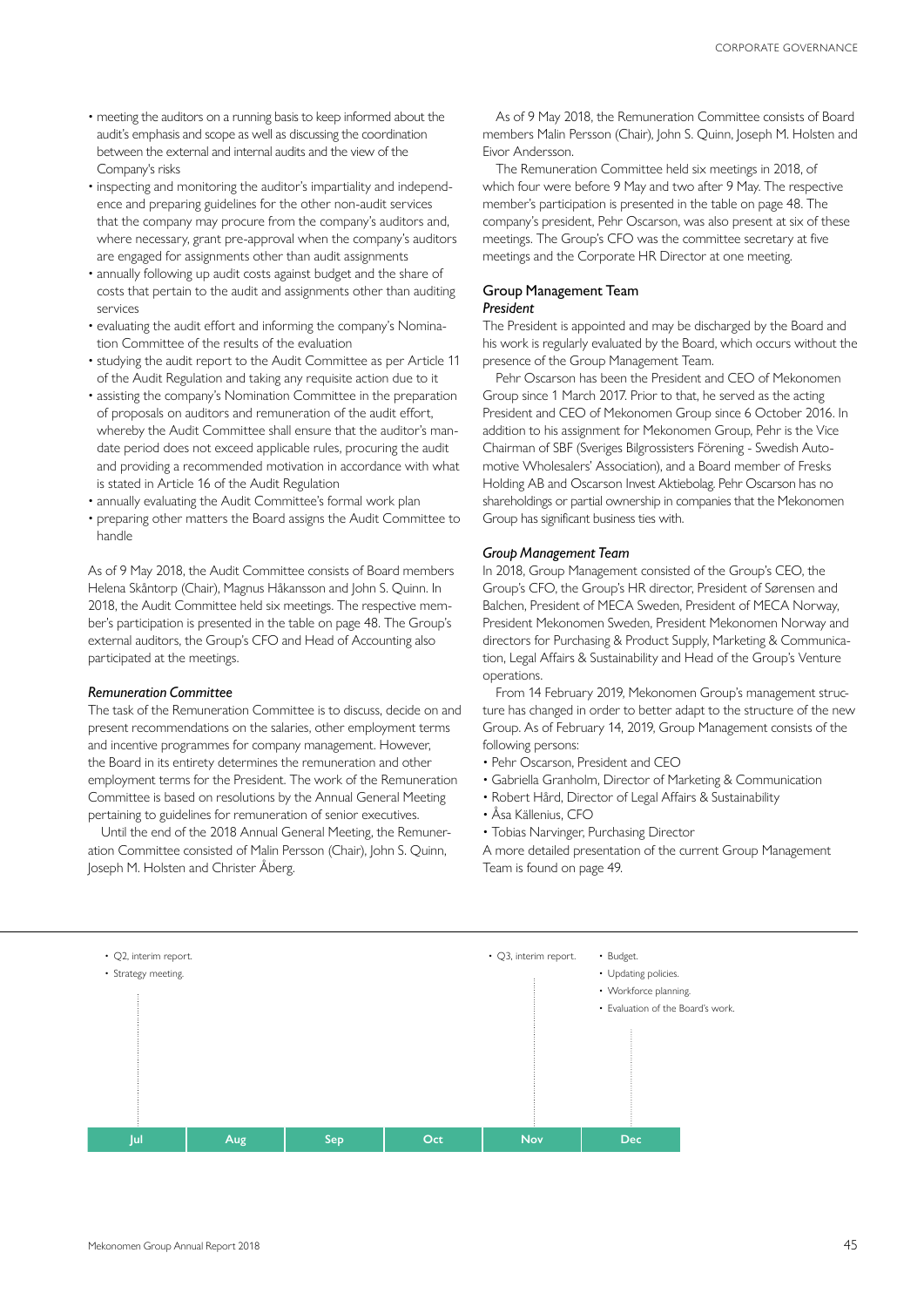#### *Remuneration of senior executives*

It is considered very important to ensure that there is a clear link between remuneration and the Group's distinct values and financial goals in both the short and the long term. The guidelines for remuneration of senior executives approved by the 2018 Annual General Meeting entail that the company is to offer market-based remuneration that allows the Group to recruit and retain the right executives, and entail that the criteria for determining remuneration is to be based on the significance of work duties and employees' competencies, experience and performance.

Remuneration is to comprise:

- fixed basic salary,
- variable remuneration,
- pension benefits,
- other benefits and
- severance pay.

The guidelines encompass the Group Management Team, including the President. Remuneration is determined by the Board's Remuneration Committee. However, remuneration of the President is determined by the Board in its entirety.

The President Pehr Oscarson has a fixed cash basic salary per month and a short-term cash variable salary portion, which is based on the company's earnings and individual qualitative parameters and that can amount to a maximum of 60 per cent of the basic annual salary. The President receives a pension benefit amounting to a maximum of 30 percentage points of the base salary. Other benefits consist of a company car. The period of notice for the President is 12 months if employment is terminated by the company, and six months if terminated by the President. In addition, severance pay of a maximum of 12 months salary may be paid in the event of termination of employment by the company.

The distribution between basic salary and variable remuneration is to be proportionate to the senior executive's responsibilities and authorities. The short-term variable remuneration for other senior executives is based on the Group's earnings and on individual qualitative parameters and can amount to a maximum of a certain percentage of the fixed annual salary. The percentage is linked to the position of each individual and varies between 33 and 60 percentage points for members of the Group Management Team. Other benefits refer primarily to company cars. Pension premiums are paid in an amount that is based on the ITP plan or a corresponding system for employees outside Sweden. Pensionable salary comprises basic salary.

The company applies a period of notice of no more than 12 months. In addition, severance pay of a maximum of 12 months salary may be paid in the event of termination of employment by the company. Upon resignation, a six-month period of notice applies.

The 2018 Annual General Meeting also resolved to establish a longterm incentive programme (LTIP 2018), in accordance with the Board's proposal. LTIP 2018 comprises a maximum of 16 employees consisting of the Group Management Team of Mekonomen Group and some other key individuals in the Group. For information on the complete proposal, see the Annual General Meeting minutes 2018 on the company's website. As a result of the acquisition of FTZ and Inter-Team, the targets in LTIP 2018 were not achieved. The Board of Directors has decided to not change the targets, but rather discontinue LTIP 2018 in its entirety and instead propose to the Annual General Meeting to pass a resolution on a new programme for 2019.

In connection with the approval of the long-term share-based incentive programme (LTIP 2018) by the AGM, the earlier programme that ran during the financial years 2016-2018 ceased to apply. No payments regarding this programme have yet been made.

There are no ongoing share-based incentive programmes.

#### Auditors

The auditors are appointed at the Annual General Meeting and are charged with reviewing the company's financial reporting and the Board's and President's management of the company. At the 2018 Annual General Meeting, PricewaterhouseCoopers AB (PwC) was appointed as the auditing firm until the 2019 Annual General Meeting. Auditor in charge is Authorised Public Accountant Lennart Danielsson and with Authorised Public Accountant Linda Corneliusson as co-signing auditor. PwC has an organisation comprising broad and specialised competency that is well-suited to Mekonomen Group's operations and has been the company's auditing firm since 2014.

#### **Fees to auditors, SEK M**

|                                                        | 2018 | 2017 |
|--------------------------------------------------------|------|------|
| PwC                                                    |      |      |
| Fees for audit assignments                             | 8    | 6    |
| Audit-related services other than the audit assignment |      |      |
| Tax consultancy                                        | 0    |      |
| Other services                                         | 6    |      |
| <b>Total PwC</b>                                       | 15   |      |
| Other auditing firms <sup>1)</sup>                     |      |      |
| Fees for audit assignments                             |      |      |
| Audit-related services other than the audit assignment |      |      |
| Tax consultancy                                        | Ω    |      |
| Other services                                         |      |      |
| Total other                                            | 1    |      |
| Total fees to auditors                                 | 16   |      |

1) Other auditors refer mainly to KPMG in Inter-Team (Poland) and EY in FTZ (Denmark).

PwC submits an auditor's report for Mekonomen AB (publ.) and for the company's subsidiaries excluding Inter-Team, FTZ and a few other smaller subsidiaries. The auditors also perform a review of the third-quarter interim report. The audit is conducted in accordance with International Standards on Auditing (ISA) and generally accepted auditing standards in Sweden. The audit of annual report documents for legal entities outside Sweden is conducted in accordance with statutory requirements and other applicable rules in each country.

### The Board report on internal control regarding financial reporting

Under the Swedish Companies Act, the Board shall ensure that the company's organisation is structured so that accounting, financial management and the company's financial affairs otherwise can be adequately controlled. The Swedish Corporate Governance Code ("the Code") clarifies this and prescribes that the Board is responsible for internal control. This report is prepared in accordance the Annual Accounts Act and the Code. The reporting is limited to addressing internal control concerning financial reporting in accordance with the Code, item 74

The Board supervises the quality of the financial reporting through instructions to the President. It is the President's duty, jointly with the Group's CFO, to review and quality-assure all external financial reporting including financial statements, interim reports, annual reports and press releases with financial content, as well as presentation material in connection with meetings with the media, shareholders and financial institutions.

The rules of procedure decided annually by the Board include detailed instructions on, for example, the financial reports and the type of financial information to be submitted to the Board. In addition to financial statements, interim reports and annual reports, the Board examines and evaluates comprehensive financial information that pertains to the Group as a whole and to the various units included in the Group.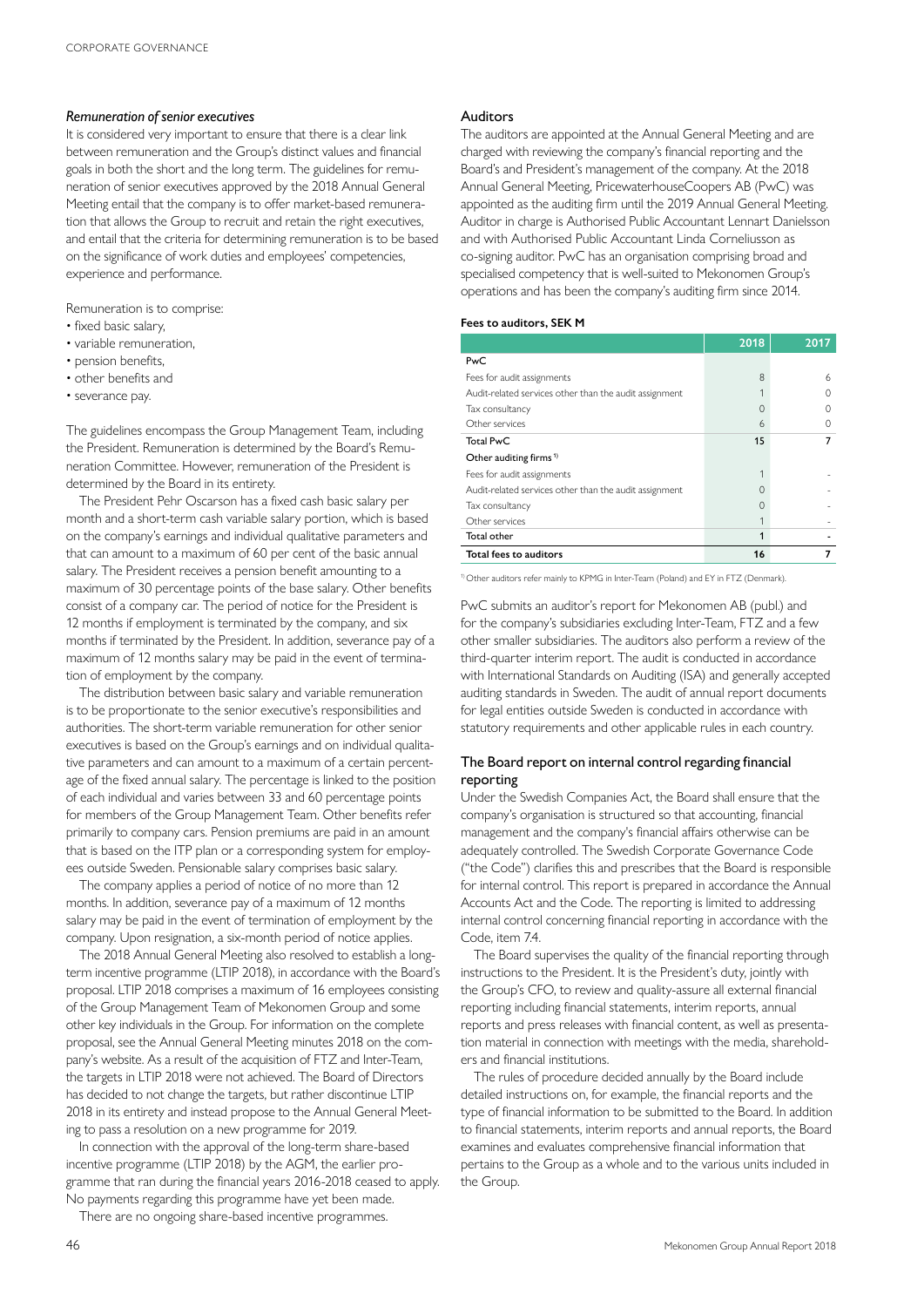The Board also examines, primarily through the Board's Audit Committee, the most significant accounting policies applied to the financial reporting by the Group, and significant changes to policies in the reporting. The Audit Committee's duties also include examining internal and external audit reports regarding internal control and the processes for financial reporting.

The Group's external auditors report to the Board as required, but at least once a year. At least one of these meetings, the President and CFO leave after presenting their formal reports to enable Board members to conduct discussions with auditors without the participation of senior executives. The Group's external auditors also participate at the meetings of the Audit Committee. The Audit Committee reports back to the Board after every meeting. All Audit Committee meetings are minuted and the minutes are available for all Board members and the auditors.

#### *Control environment*

The control environment represents the basis for the internal control over financial reporting. An important part of the control environment is that decision paths, authorities and responsibilities must be clearly defined and communicated between various levels in the organisation and that the control documents are available in the form of internal policies, handbooks, guidelines and manuals. Thus, a key part of the Board's work is to prepare and approve a number of fundamental policies, guidelines and frameworks. These include, among other things, the Board's rules of procedure, Instructions for the President, Investment policies, Financial policies and the Insider policy. The aim of these policies is to create a basis for sound internal control.

Furthermore, the Board focuses on ensuring that the organisational structure provides distinct roles, responsibilities and processes that benefit the effective management of the operation's risks and facilitate goal fulfilment. Part of the responsibility structure includes an obligation for the Board to evaluate the operation's performance and earnings on a regular basis, through appropriate report packages containing income statements, balance sheets, analyses of important key figures and comments pertaining to the business status of each operation. The Board has established an Audit Committee to assist the Board specifically in the financial reporting. To help strengthen the internal control, Mekonomen Group has prepared a financial handbook that provides an overall view of existing policies, rules and regulations and procedures within the financial area. This is a living document, which is updated regularly and adapted to internal and external changes. In addition to the financial handbook, there are instructions that provide guidance on daily work in branches and the rest of the organisation, for example, pertaining to stock taking and cash-register reconciliation, etc.

#### More information is available on mekonomen.com

- Articles of association
- Code of Conduct
- Information from previous General Meetings, from 2006
- Information about the Nomination Committee • Information about principles of remuneration of senior executives
- The Board's evaluation of guidelines for remuneration of programmes for variable remuneration
- Corporate Governance Reports from 2006
- Information about the 2019 Annual General Meeting

#### *Risk assessment*

Mekonomen Group conducts continuous surveys of the Group's risks. In these surveys, a number of items are identified in the financial statements and administrative flows and processes where there is an elevated risk of error. The company works continuously to reduce these risks by strengthening controls. Furthermore, risks are addressed in a special forum, including questions related to start-ups and acquisitions. For a more detailed description of risks, refer to Risks and uncertainties in the Administration Report and in Note 35 Financial risks in the 2018 Annual Report.

#### *Control activities*

Risks of errors in the financial reporting are reduced through a high level of internal control over the financial reporting, with specific focus on significant areas defined by the Board. Within Mekonomen Group, the control structures comprise an organisation with clear roles that enables effective and, from an internal control perspective, suitable division of responsibilities, specific control activities that aim to identify and prevent risks of misstatements in the reporting in time.

Examples of control activities include clear decision-making processes and decision orders for significant decisions, results analyses and other control activities within significant processes. Control activities within these processes include analytical follow-up, spot checks, account reconciliation, inventory checks in stock and branches and engagement reviews.

#### *Internal audit*

In 2018, Mekonomen Group hired the auditing firm Deloitte to conduct the internal audit in the Group. The internal audit function as an independent and objective assurance and advisory function, which creates value and increases certainty in internal control. This is done by evaluating and proposing improvement in such areas as risk management, compliance with policies and efficiency in the internal control over the financial reporting. The function works throughout the Group. Reporting is done to the Audit Committee, the President and the CFO and information is provided to management in each business area and other units on the results of the audits performed.

#### *Information and communications*

Policies and guidelines are particularly important for accurate accounting, reporting and dissemination of information. Policies and guidelines on the financial process are continuously updated at Mekonomen Group. Such updates mainly take place in each Group function for the various operations through e-mails, but also at regular CFO meetings in which representatives from the Group finance function participate. For communication with internal and external parties, a communications policy is in place that states guidelines for conducting communication. The aim of the policy is to ensure that all information obligations are complied with in a correct and complete manner.

#### *Follow-up*

The Board evaluates the information submitted by the Group Management Team and auditors. In conjunction with this, the Audit Committee was responsible for the preparation of the Board's work to quality assure the Group's financial reporting. The CEO and CFO hold monthly reviews of financial position with each Head of Operations. Group finance function also cooperates closely with the Group company finance managers and controllers of Group companies on matters pertaining to accounting and reporting. The follow-up and feedback concerning possible deviations arising in the internal controls are a key part of the internal control work, since this is an efficient manner for the company to ensure that errors are corrected and that the control is further strengthened.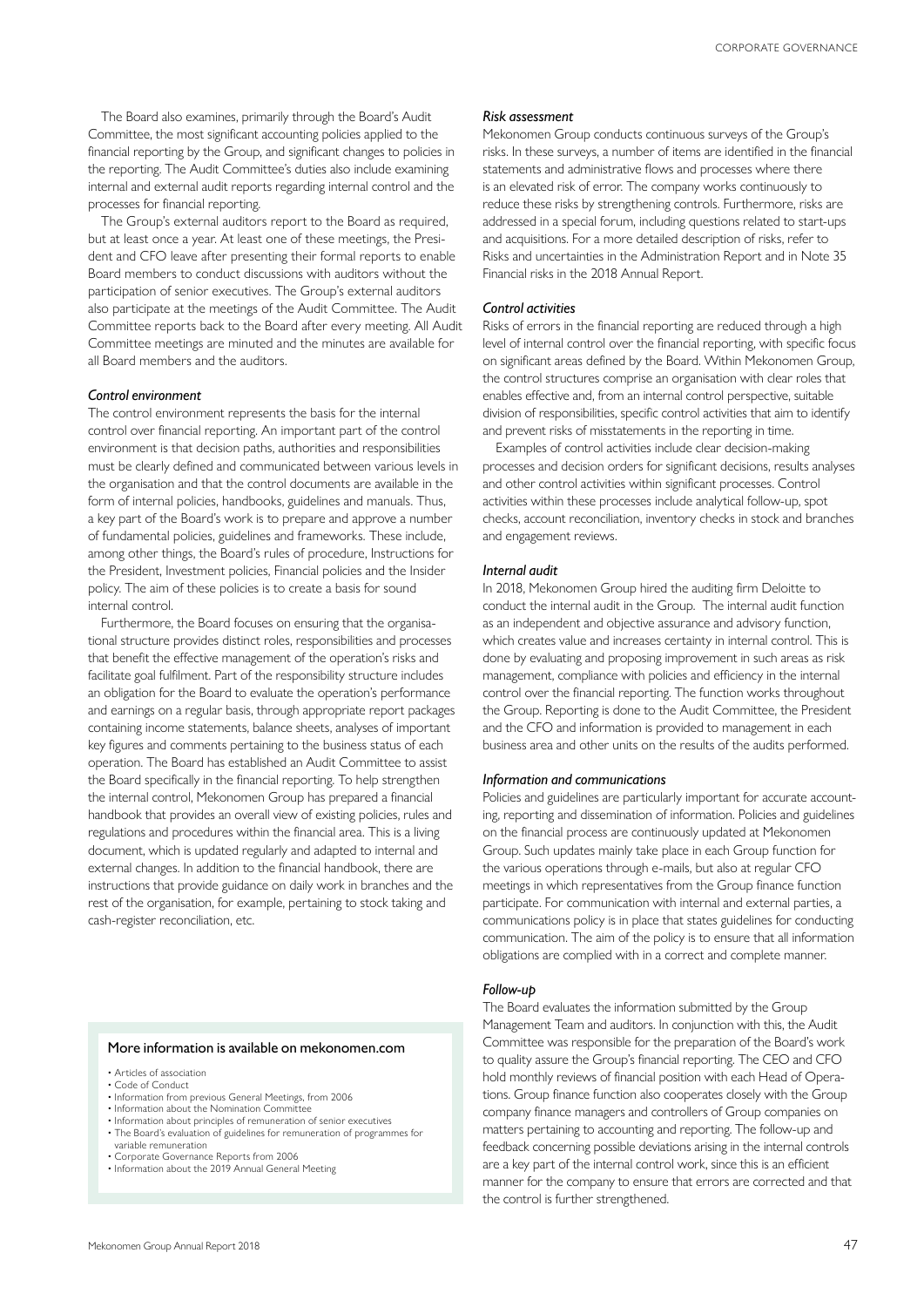# **MEKONOMEN ANNUAL REPORT 2018 – MEMBERS OF THE BOARD**

| John S. Quinn                                                                                                                                                                                                                                            | Helena Skåntorp                                                                                                                                                                                                                                     | <b>Eivor Andersson</b>                                                                                                                                                                                                                                            | Kenny Bräck                                                                                                                             | Joseph M. Holsten                                                                                                                                                                                                                                      | Magnus Håkansson                                                                                                                                                    | <b>Malin Persson</b>                                                                                                                                                                                                               |  |
|----------------------------------------------------------------------------------------------------------------------------------------------------------------------------------------------------------------------------------------------------------|-----------------------------------------------------------------------------------------------------------------------------------------------------------------------------------------------------------------------------------------------------|-------------------------------------------------------------------------------------------------------------------------------------------------------------------------------------------------------------------------------------------------------------------|-----------------------------------------------------------------------------------------------------------------------------------------|--------------------------------------------------------------------------------------------------------------------------------------------------------------------------------------------------------------------------------------------------------|---------------------------------------------------------------------------------------------------------------------------------------------------------------------|------------------------------------------------------------------------------------------------------------------------------------------------------------------------------------------------------------------------------------|--|
| <b>Board position</b>                                                                                                                                                                                                                                    |                                                                                                                                                                                                                                                     |                                                                                                                                                                                                                                                                   |                                                                                                                                         |                                                                                                                                                                                                                                                        |                                                                                                                                                                     |                                                                                                                                                                                                                                    |  |
| Chairman of the<br>Board, Member of<br>Mekonomen's Audit<br>Committee. Member of<br>Mekonomen's Remu-<br>neration Committee.                                                                                                                             | <b>Executive Vice</b><br>Chairman, Chairman<br>of Mekonomen's<br>Audit Committee.                                                                                                                                                                   | Board member.<br>Member of<br>Mekonomen's Renu-<br>meration Committe.                                                                                                                                                                                             | Board member.                                                                                                                           | Board member.<br>Member of<br>Mekonomen's Remu-<br>neration Committee.                                                                                                                                                                                 | Board member.<br>Member of<br>Mekonomen's Audit<br>Committee.                                                                                                       | Board member. Chair-<br>man of Mekonomen's<br>Remuneration<br>Committee.                                                                                                                                                           |  |
| Education                                                                                                                                                                                                                                                |                                                                                                                                                                                                                                                     |                                                                                                                                                                                                                                                                   |                                                                                                                                         |                                                                                                                                                                                                                                                        |                                                                                                                                                                     |                                                                                                                                                                                                                                    |  |
| M.B.A, Bachelor of<br><b>Business Administration</b><br>and certified public<br>accountant. Certified<br>Management<br>Accountant.<br><b>Elected</b> in                                                                                                  | Graduate in Business<br>Administration,<br>Stockholm University.                                                                                                                                                                                    | Marketing specialist<br>and studies in Busi-<br>ness Management at<br><b>IHM Business School</b><br>as well as board of<br>directors training at<br>Michaël Berglund AB.                                                                                          | Upper secondary<br>school education.                                                                                                    | M.B.A, Bachelor of<br>Arts and certified<br>public accountant.                                                                                                                                                                                         | BSc, Stockholm School<br>of Economics.<br>MSc, MIT Sloan School.<br>AMP, Harvard<br>Business School.                                                                | MSc in Engineering,<br><b>Chalmers University</b><br>of Technology.                                                                                                                                                                |  |
| 2017                                                                                                                                                                                                                                                     | 2004                                                                                                                                                                                                                                                | 2018                                                                                                                                                                                                                                                              | 2007                                                                                                                                    | 2017                                                                                                                                                                                                                                                   | 2017                                                                                                                                                                | 2015                                                                                                                                                                                                                               |  |
| Born                                                                                                                                                                                                                                                     |                                                                                                                                                                                                                                                     |                                                                                                                                                                                                                                                                   |                                                                                                                                         |                                                                                                                                                                                                                                                        |                                                                                                                                                                     |                                                                                                                                                                                                                                    |  |
| 1958                                                                                                                                                                                                                                                     | 1960                                                                                                                                                                                                                                                | 1961                                                                                                                                                                                                                                                              | 1966                                                                                                                                    | 1952                                                                                                                                                                                                                                                   | 1963                                                                                                                                                                | 1968                                                                                                                                                                                                                               |  |
| Position and Board assignments                                                                                                                                                                                                                           |                                                                                                                                                                                                                                                     |                                                                                                                                                                                                                                                                   |                                                                                                                                         |                                                                                                                                                                                                                                                        |                                                                                                                                                                     |                                                                                                                                                                                                                                    |  |
| CEO and Managing<br>Director of LKO<br>Europe. Member of the<br>Boards in a number<br>of LKQ subsidiaries.                                                                                                                                               | Self-employed. Co-<br>founder and Chairman<br>of the Board of<br>Nielstorp AB. Board<br>member of ByggPartner<br>i Dalarna Holding AB<br>(publ). Chairman of the<br>Board and President<br>of Skåntorp & Co<br>AB. Board member<br>of Storyfire AB. | Chairman of the Board<br>of SkiStar Aktiebolag<br>(publ) and Svanudden<br>AB. Board member<br>of AB Svenska Spel<br>and Unlimited Travel<br>Group UTG AB (publ).                                                                                                  | Chief Test and<br>Development<br>Driver for McLaren<br>Automotive. Minority<br>owner and Board<br>member of Motorsport<br>Auctions Ltd. | Chairman of the Board<br>of LKQ Corpora-<br>tion. Member of the<br>Board of Covanta<br>Holding Corporation.                                                                                                                                            | CEO of RNB Retail<br>and Brands AB (publ).<br>Chairman of the<br>Boards of Tenant &<br>Partner Group AB<br>and GS1 Sweden AB.                                       | Member of the<br>Boards of Getinge<br>AB, HEXPOL AB<br>and Peab AB.                                                                                                                                                                |  |
| Work experience                                                                                                                                                                                                                                          |                                                                                                                                                                                                                                                     |                                                                                                                                                                                                                                                                   |                                                                                                                                         |                                                                                                                                                                                                                                                        |                                                                                                                                                                     |                                                                                                                                                                                                                                    |  |
| EVP and CFO of LKO<br>Corporation for six<br>years. SVP, CFO and<br>Treasurer of Casella<br>Waste Systems, Inc.,<br>SVP of Finance at Allied<br>Waste Industries, Inc.<br>and held several financial<br>and operating roles at<br>Waste Management, Inc. | President of Lernia<br>AB, President and<br>CEO of SBC Sveriges<br>BostadsrättsCentrum<br>AB, President and CEO<br>of Jarowskij, CFO of<br>Arla and authorised<br>public accountant<br>at Ohrlings/PwC.                                             | President and CEO<br>of TUI Nordic<br>(Fritidsresor AB, Star<br>Tour AS Norway/<br>Danmark, Finnmatkat<br>OY, TUlfly Nordic<br>AB), Chairman of the<br>Board of TUI Nordic<br>Holding AB, CEO<br>COOP Marknad and<br>CEO Ving Sverige AB &<br>Thomas Cook Sweden. | Former professional<br>race car driver.                                                                                                 | President and CEO of<br>LKQ Corporation for<br>13 years. Active for 17<br>years in the U.S. and<br>international operations<br>of Waste Management,<br>Inc., most recently as<br>EVP and COO. Prior<br>to that auditor at a<br>public accounting firm. | CEO of Expert<br>Sverige AB, CFO of KF<br>Group and consultant<br>at McKinsey & Co.<br>Chairman of the Board<br>in RNB Retail and<br>Brands AB (publ)<br>2010-2011. | President of Volvo<br>Technology AB and the<br><b>Chalmers University</b><br>of Technology<br>Foundation. Many<br>years of experience<br>from large Swedish<br>industrial companies,<br>including SKF, ASG<br>and the Volvo Group. |  |
| Total remuneration, SEK                                                                                                                                                                                                                                  |                                                                                                                                                                                                                                                     |                                                                                                                                                                                                                                                                   | 285 000                                                                                                                                 |                                                                                                                                                                                                                                                        |                                                                                                                                                                     |                                                                                                                                                                                                                                    |  |
| 655 000<br>Attendance at Board meetings                                                                                                                                                                                                                  | 400 000                                                                                                                                                                                                                                             | 310 000                                                                                                                                                                                                                                                           |                                                                                                                                         | 310 000                                                                                                                                                                                                                                                | 325 000                                                                                                                                                             | 325 000                                                                                                                                                                                                                            |  |
| $23/24^{1}$                                                                                                                                                                                                                                              | 32/32                                                                                                                                                                                                                                               | 23/23                                                                                                                                                                                                                                                             | 30/32                                                                                                                                   | $24/24^{1}$                                                                                                                                                                                                                                            | 31/32                                                                                                                                                               | 31/32                                                                                                                                                                                                                              |  |
| Attendance at Audit Committee meetings                                                                                                                                                                                                                   |                                                                                                                                                                                                                                                     |                                                                                                                                                                                                                                                                   |                                                                                                                                         |                                                                                                                                                                                                                                                        |                                                                                                                                                                     |                                                                                                                                                                                                                                    |  |
| 6/6                                                                                                                                                                                                                                                      | 6/6                                                                                                                                                                                                                                                 |                                                                                                                                                                                                                                                                   |                                                                                                                                         |                                                                                                                                                                                                                                                        | 6/6                                                                                                                                                                 |                                                                                                                                                                                                                                    |  |
|                                                                                                                                                                                                                                                          | Attendance at Remuneration Committee meetings                                                                                                                                                                                                       |                                                                                                                                                                                                                                                                   |                                                                                                                                         |                                                                                                                                                                                                                                                        |                                                                                                                                                                     |                                                                                                                                                                                                                                    |  |
| 6/6                                                                                                                                                                                                                                                      |                                                                                                                                                                                                                                                     | 2/2                                                                                                                                                                                                                                                               |                                                                                                                                         | 6/6                                                                                                                                                                                                                                                    |                                                                                                                                                                     | 6/6                                                                                                                                                                                                                                |  |
|                                                                                                                                                                                                                                                          | Own shareholdings and shareholdings of related parties                                                                                                                                                                                              |                                                                                                                                                                                                                                                                   |                                                                                                                                         |                                                                                                                                                                                                                                                        |                                                                                                                                                                     |                                                                                                                                                                                                                                    |  |
| 3 1 4 2<br>1 5 7 1<br>1571<br>None.<br>None.<br>None.<br>None.                                                                                                                                                                                           |                                                                                                                                                                                                                                                     |                                                                                                                                                                                                                                                                   |                                                                                                                                         |                                                                                                                                                                                                                                                        |                                                                                                                                                                     |                                                                                                                                                                                                                                    |  |
|                                                                                                                                                                                                                                                          | Independent of the company/company management                                                                                                                                                                                                       |                                                                                                                                                                                                                                                                   |                                                                                                                                         |                                                                                                                                                                                                                                                        |                                                                                                                                                                     |                                                                                                                                                                                                                                    |  |
| Yes.                                                                                                                                                                                                                                                     | Yes.                                                                                                                                                                                                                                                | Yes.                                                                                                                                                                                                                                                              | Yes.                                                                                                                                    | Yes.                                                                                                                                                                                                                                                   | Yes.                                                                                                                                                                | Yes.                                                                                                                                                                                                                               |  |
| Independent of major shareholders<br>No, dependent in<br>relation to major<br>shareholders of<br>the company.                                                                                                                                            | Yes.                                                                                                                                                                                                                                                | Yes.                                                                                                                                                                                                                                                              | Yes.                                                                                                                                    | No, dependent in<br>relation to major<br>shareholders of<br>the company.                                                                                                                                                                               | Yes.                                                                                                                                                                | Yes.                                                                                                                                                                                                                               |  |

<sup>1)</sup>Due to the presence of LKQ's subsidiary in Poland and the independence of the Board and the interests of all shareholders, a number of the<br>meetings that concerned the acquisition of FTZ and Inter-Team were held excludi

**Changes in the Board**<br>Christer Åberg withdrew from the Board in connection with the 2018 AGM. Christer Åberg participated in<br>seven out of ten Board meetings before the 2018 AGM. He was a member of the Remuneration Committ

Remuneration and compensation set by the AGM are expensed every calendar year. Remuneration for Board and committee work during 2018 to Christer Åberg was therefore reported under 2017.